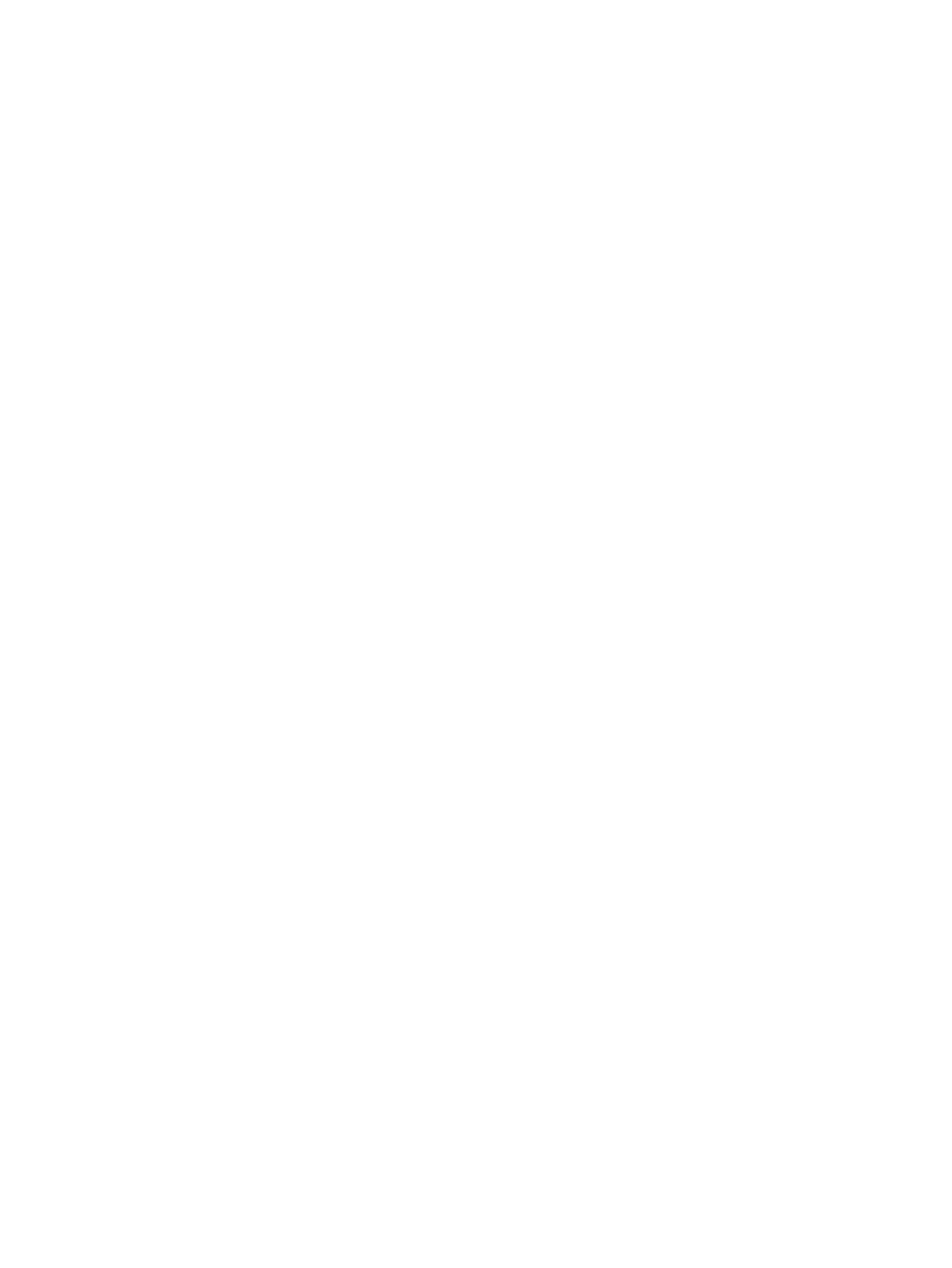Begins *on ground level with footsteps*. *Footsteps* that will take me around the gallery. As I approach the front entrance I am greeted by a security guard waiting to open the door. The door opens. I nod with gratitude, but he doesn't respond. The entrance *space* is large and open. Artificially lit with a slight orange dim. The *space* is minimal, no signs, no *map* of direction, order of sequence, preferred navigational route. I am left to make my own decision. I am given options.

Do I *move* forwards and into the gallery straight head?

Or do I turn, right?

To the right side of me a few steps in, there is stair case. It reflects the industrious and minimal nature of the entrance *space*. Sparse and white. The staircase reminds me of a Rachel Whiteread sculpture. As if it is the remains of an exhibition, left to become an integrated architectural feature. I make my decision, turning right towards the first gallery *space*. Tucked into the corner of the entrance, outside the first gallery is a display table with the clinical organisation of publications. An opportunity to read and perhaps reflect after my visit. They appear untouched, with the surrounding chairs perfectly tucked under and inline.

As I *step* forward and into the first gallery *space* there is a guard. Obscured from sight at first, standing in the bottom right corner rustling the coins in his pockets. A soundtrack to the *space*. I am the only visitor in the *space*, yet I feel far from alone. The sculptures I am fronted with contain a bodily presence. The guard moves on from his standing post. He starts pacing around awkwardly, trying to avoid being in my *line* of sight. That feeling of being watched. There remains a variable distance between us that detracts any awkwardness. Often opposite sides with the work becoming the middle men. With a view of the entire gallery, the two sculptures frame the *space*. Situated within the centre, they are displayed in their simplest *form*. Solid, rectangular blocks of minimalist purity. Their reduced aesthetic reflects the space they situate themselves in. They are the formal organisation of material in relation to the space.

The leading sculpture is shorter in height than the one behind. This allows me to peer over and across its *surface*. The top plane takes my eyes around the perimeter edges. The far-right edge appears rippled. Around ten inches of the back block can be seen. The *space* between isn't visible, with the second sculpture appearing directly behind as part of my background. The flat white walls framing the remain -ing view above. *Moving* anticlockwise, a sudden stream of sunlight bursts through the large square frosted panes, illuminating the *space*. Not strong enough to cast any shadows but enough to wake the *space*. Despite its intensity the flat white walls keep the *space* cool. *Moving* closer, my eyes concentrate onto the top corner. Studying the marks that remain. The *process* in construction. These marks reflect the particularization bestowed on the material by the artistic activity. They give the sculpture its own *story* to tell.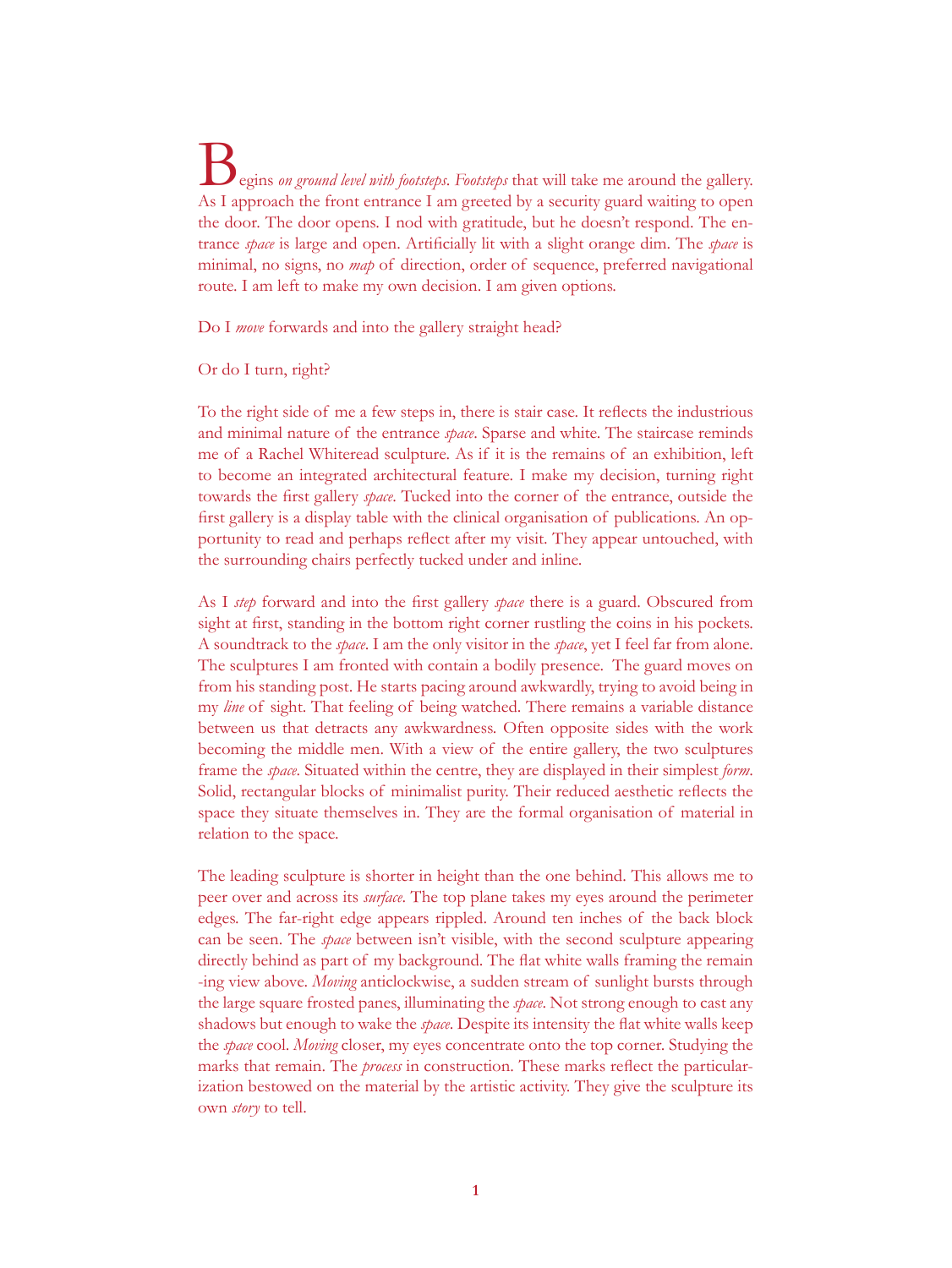The shorter side has two long narrow indentations. Marks that resemble a packaging crate. As if the blocks had been tightly packed and contained before being released within the *space* it now stands. The sculpture forever bears its processed scars. The guard moves again. The sound of rustling coins continues. The *space* between the two sculptures has Tension. It also makes way for an opportunity to sense scale.

Are these sculptures proportionate to the *space*?

How many of these blocks could the *space* contain?

As my eyes run left to right in a comparative state, each sculpture imposes and reinforces its own weight. I cannot help but think about my own weight, intrinsically feeling smaller than I physically am. My bodily weight shifting to the floor, my feet feeling heavy. Because of the physical weight I read them as bodies. Now I know I'm not alone. This sense of weight has somehow become fundamental in acknowledging my own human existence. Despite the texture that appears rough, there is a desire to touch. I am convinced I already know what they will feel like and yet I am still drawn in.

Could I sweep a hand past?

Would such weight contain warmth?

A slight touch that hopefully the ever so wary guard wouldn't acknowledge.

The back block is at eye level. Suddenly those extra inches have provided dominance. I begin to measure myself up against the work. I start to consider the proportion of both my body and the *space*. I'm becoming increasingly aware of the *space*. The space that is occupied, the space that isn't. There is a consideration to the spatial possibilities these rectangular blocks could take. Towards the back of the *space* the sculptures appear more mauve with bursts of cracked rust.

The material appearing deep with layers of rough skin like texture. Despite the resemblance of mauve, there isn't one dominant colour. With every *step* the colour appears different. The texture further questions the process. Anti-clockwise around to the back of the sculpture and the gallery, the shorter sculpture is now removed from view. It is here that I have no sight over the block and beyond. My eye line matching with the top of the sculpture, my body shifting towards the back wall. I am Critically attentive. The guard completely out of site, the bodily presence of the sculpture is now rather provoking. The mass and overbearing weight is in full force. I look right to see the gallery's white wall, reminding me of my position. The sunlight fades.

Have the gallery lights gone out?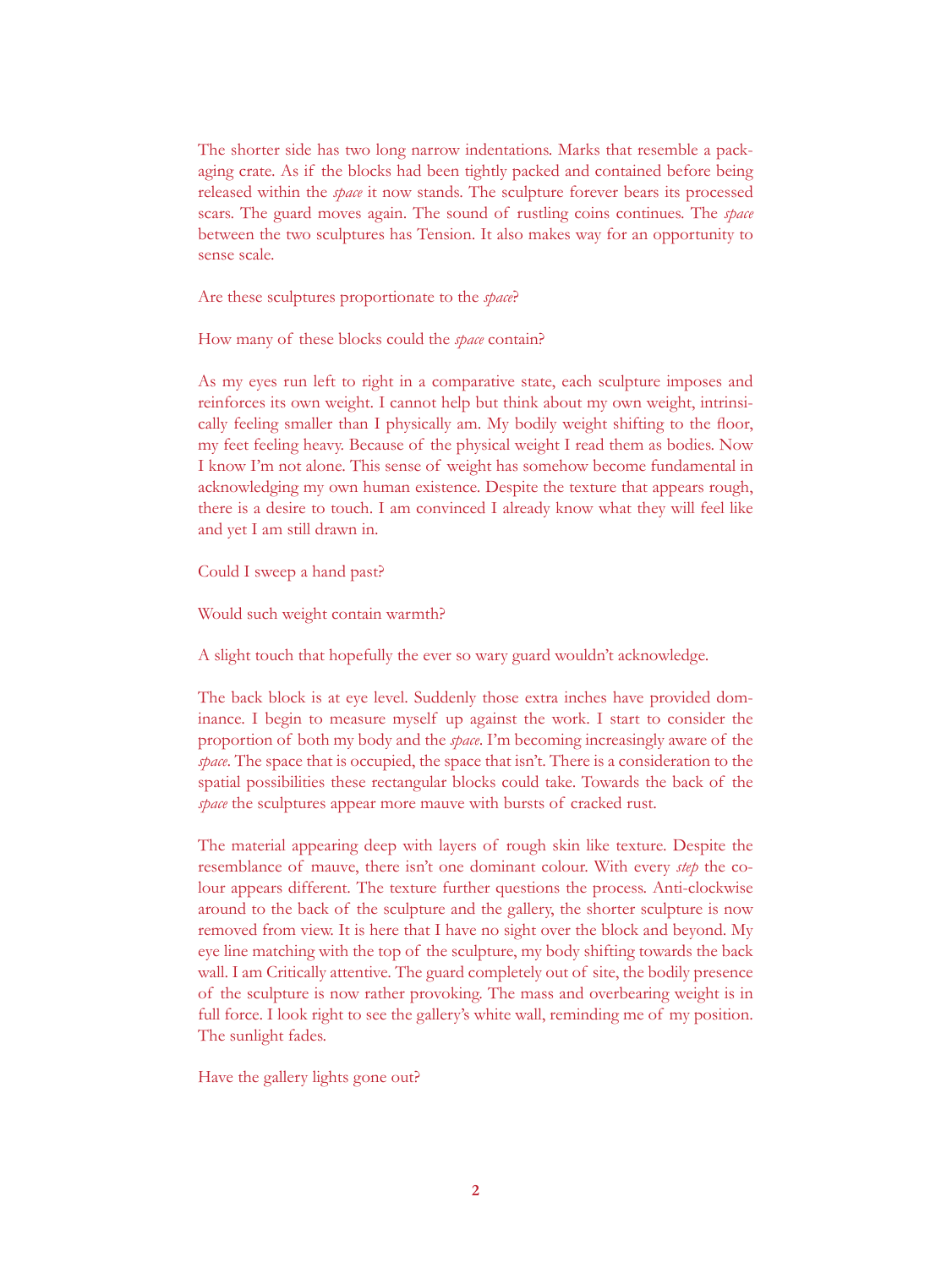Along with the faded light comes silence. The guard *walking* back to his original corner. The rustling of change is no more. It is as if the gallery has closed.

The sculpture darkens in colour. *Time* playing its continuous role in the perceptive colouration of these sculptures. With its darkened tone comes the bearing increase of weight. Imposing a gravitational load on the *space*. A permanent footprint. The wall directs me around the corner of the work and onto the side that aligns me with the *spaces* entrance. A few steps forward and rotating to the left, centralises myself with the sculptures side. My eyes run from the floor and up the face of the block. The sculpture standing in alignment to the window. There is all but three inches of white wall before the window recesses back to the frosted pane and an obscured view of a *space* beyond the gallery walls.

Turning back towards the entrance and moving forwards I look slightly up and to the right where colour has invaded the walls. The white has been broken. A green exit sign next to the outline of an oversized hidden door. A slim thin black frame. Flush with the wall to prevent any impact on the *space*. It poses no distraction. I continue to *step* forward. All that remains is the perspective view through the opening taking me back out into the main entrance. A glimpse of the opening into the next *space* is in sight, but my eyes very much focus on the back wall directly in my forward-facing line of sight. It provides an interesting focal point.

The view of the publications, spread from side to side across multiples high shelves. An unreachable library.

## Who are they for?

Below two receptionists appear highly concentrative and heads are down towards their computer keyboards. The sound of taping away, yet consciously attempting to be discreet and control the noise they make. Any sound, just like the rustling change, becomes dramatic as it echoes throughout the open *space*.

As I *move* towards the second gallery I notice just how artificially lit the main entrance is. It appears to be the only *space* lit with that amber ambience. The walls appear to be glowing with warmth. The white cube effect removed. The wandering guard pushes the hidden door behind me open. The squelch of the rubber, as the door closes, breaks a *space* of general silence. As the opening to the next gallery *space* become more visible I am fronted with what appears to have taken over the *space*. Burnt orange in colour, the sculpture optically warps and wraps itself in and amongst the space. The curves moving away from a central position.

Two guards are standing in the *space*. One caught on his phone as I make myself visibly. Before addressing the sculptures entrance to the left, I notice wide black *line*. A void between wall and ceiling. A *space* beyond. Against the white wall the oxidised orange sets bright. There is a strong almost break like line between sculpture and the white *space* it sits within.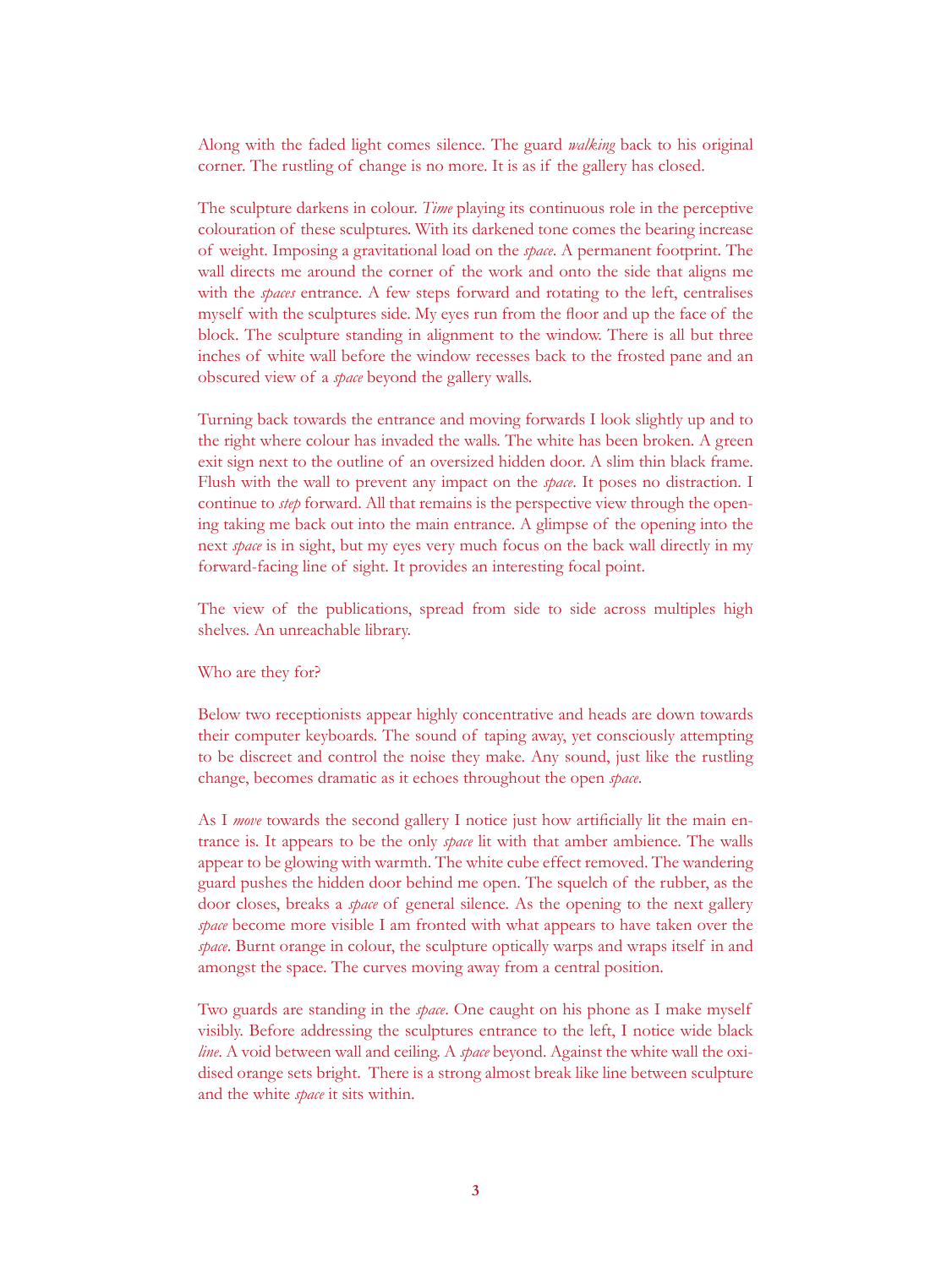As I move towards the sculptures entrance, the enormity is unveiled. My eyes split running along and into the sculpture as well as along the floor and towards the end of the gallery. Against the back wall, there is a distinctive trapezoid shape created with this clash of white and burnt orange. Once in line with the entrance of the sculpture the *space* appears to enclose on itself. Producing a dark triangular perspective. A route into the depths of the sculpture. Uninviting in one sense but intriguing none the less. The sculpture somehow invites my body forward, still perhaps taken back by the enormity of this cavern like space. Up the top a slot, no larger than two inches wide provides the only light.

This is my *map*.

This strip of light that prevents the feeling of entering complete darkness. The sound of a chair belonging to the reading table is dragged across the concrete floor. An awkward sound, but somehow rather fitting with the sculpture I am engaging with.

My body arches back. I find myself again distinguishing my size against the sculpture. The perception of a space smaller than my body unease's me. There is however a shard of light at the end of the first passage. *Walking* forwards and down the sculptures entrance I no longer find myself looking forwards at eye level. Knowing the only direction, I focus on the strip of light and the view peering above the sculptures towering walls.

My body weight and stance is over to the left, away from the angled plane inclining towards me. That remote sense of potential collapse. Utter darkness potential imposing itself on me.

How is this not falling?

A look over my shoulder and back towards the entrance confirms how dark the space I have entered is. Black. The outer gallery space appearing lighter than before. A white triangular *space* framed between the sculptures walls.

Have I entered a new *place* within the existing site?

As I turn the first corner, completing an almost 180 degree bend the *space* opens slightly. An openness I was somewhat unprepared for. I naturally feel forced to lean back shifting the weight onto my heels with my back almost pressed tight up against the sculptures curved wall. The plane that just a few steps ago was leaning towards me, is now in reverse. The gallery ceiling is now visible noticing for the first time the skylights above providing the only source of light within the space. My eyes continue to bounce back and forth along the floor. Up and down the sculpture, travelling the length of it. I have no real awareness of my relation to the gallery walls. I keep *walking*. Leaning in tangent with the sculpture to re-align my own body weight. The vertical alignment of both myself and the space is under constant question.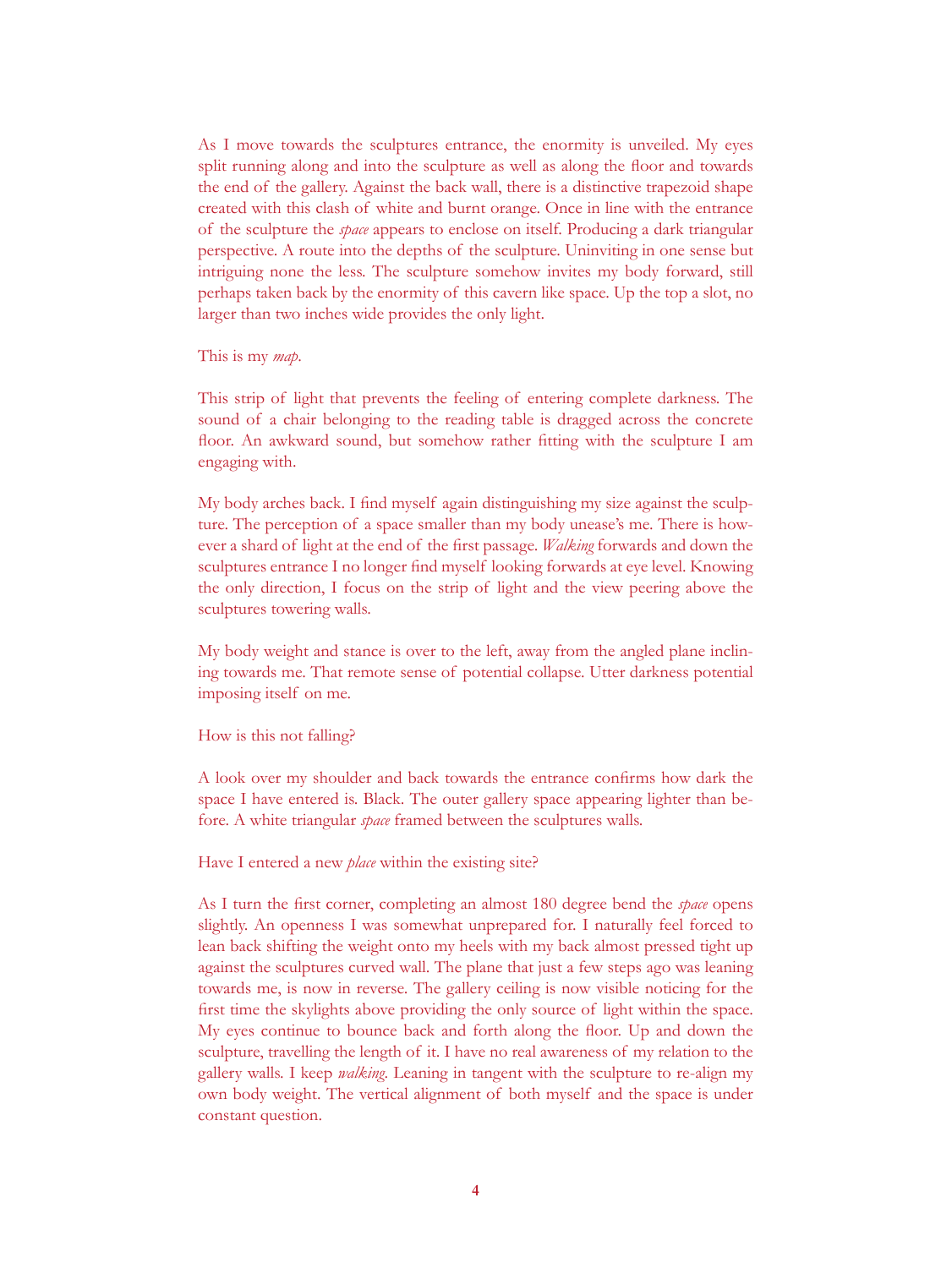Once my body has overcome the stance and angles I am more relaxed. Before embarking on the second bend I notice a slight lift in the material as it skews around, still angling away from me.

Intentional Or Unintentional?

The gap between sculpture and floor is exposed and the structural *process* is unveiled slightly. The continued steps taking me around the next bend are much slower.

The gradient less sharp. Here the space is certainly at its brightest. I no longer consider myself to be *walking* within a sculpture but indeed walking within a *space*. My *walking* pace has slowed. I certainly feel aware of my own presence and indeed my own isolation.

The general rhythm of my body dealing with time in relation to this space. There is a Labyrinth quality to this space and I can sense this Changing from step to step. I Cannot remove myself. I know this, so I focus on the route. The route that offers me three colours. Oxide orange, mid grey and white. It becomes a trio motion of looking at the floor, wall and ceiling.

Floor, wall, ceiling.

This has become my Way of *walking*.

Over to the right there is another gap. This time a dark shadow line moves along one edge where the sculpture is again exposed. Another bend towards the left and back in on yourself once more. These *Intertwined paths* have giving their shape to the space. Each winding passage feels like *spaces* in themselves. *They weave places together*.

The sound of heels clonking on the concrete floor echo above the sculptures walls.

Passing through the outer gallery *space*. It sounds like they are walking away. The unknowingness and relationship between *space* and time once brought back to the forefront as the sound disappears. I feel spatially disorientated. This Turn anti clockwise reveals for the first time the thickness of the sculptures material. Around two inches thick suddenly there is an imponderable vastness to the weight. Weight shifts onto my left foot as I lean with the sculpture. The cascading card effect comes into full view as I can see three graduating planes learning towards the right.

My eyes run up and down at the long dark exposed edge. The sliced perspective offers me a divisional view point. For the first *time*, I have this split view of two labyrinth corridors. This formal viewpoint has distinguished the *spatial system*. I cannot help but re-look at the angle and consider how this is not falling. The sun goes in once again and a sense of being outside is evoked. Like being in a cave the walls become darker. The angle appears fiercer. I start to question my location within the gallery.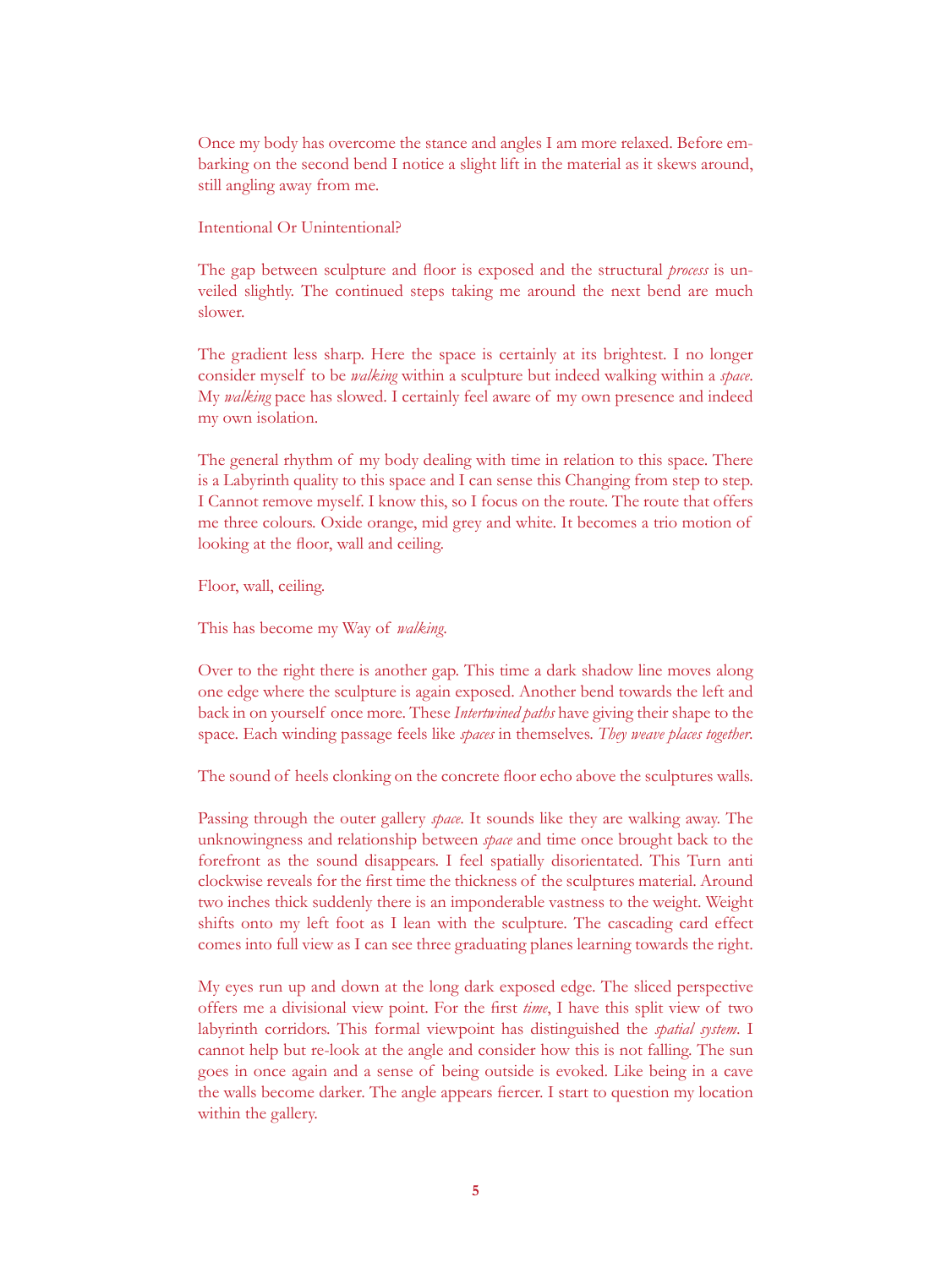There is an embodied perception of loss. I am conscious of the object I have inhabited. I know I have followed a path which has created the environment I am within, but all time and awareness of location is lost.

Time is all that is on my mind. The absence of what has passed, the *route* that I have taken into the labyrinth. This relationship between the *path taken* and me, the *walker*. As I look down towards the floor, the junction appears to be perfectly aligned to the end of the towering plane. Almost like a marker for a *space*.

What will this new space be like?

I can't help but sense that the ending could be soon approaching. Until now my movements have been directed by the weight of the environment. I can't recall the last time I was in control of my body weight and pace.

As I turn the corner the *space* is completely transformed. The vastness of light flooding in has opened the cavern like sculpture up. This is the final corner. The final turn reveals the gallery wall and outer *space*. The white walls of the gallery have reappeared for what I have considered to be an eternity. White and light, these are my last few *steps*. A white triangle viewpoint is all my eyes focus on, directing me down the last tunnel like space. I re-engage with my bodies own alignment.

As I approach the exit I glance over my shoulder. The space curves around to the left and a dense black shadow marks the turning point. It shows in contrast just how much lighter this final straight has been. As I leave, the sculpture I feel incredibly exposed. The openness of the gallery has given my body lightness. I do not look back. My eyes concentrate on the space ahead. Over to the right-hand side the third opening directs me into the back gallery. Open and on show.

Just like the security guard leaning against the wall, caught reading his book.

He looks up and catches me standing in the *space*.

He puts his book away.

I wonder what time feels like for him?

*Walking* around in a constant monitoring loop. The odd pause in his walk as he attempts some reading. I walk towards the gallery opening and the security guard moves in the opposite direction. Staying close to the wall he walks along parallel to the sculpture I have just left. As I turn in line with the gallery entrance my line of sight is focused on the right-side wall. I notice another hidden door.

The scale of it as my eyes run along the black linear frame that is the only evidence. As I step forwards and into the back-gallery *space*, I am faced with the last remaining sculptures.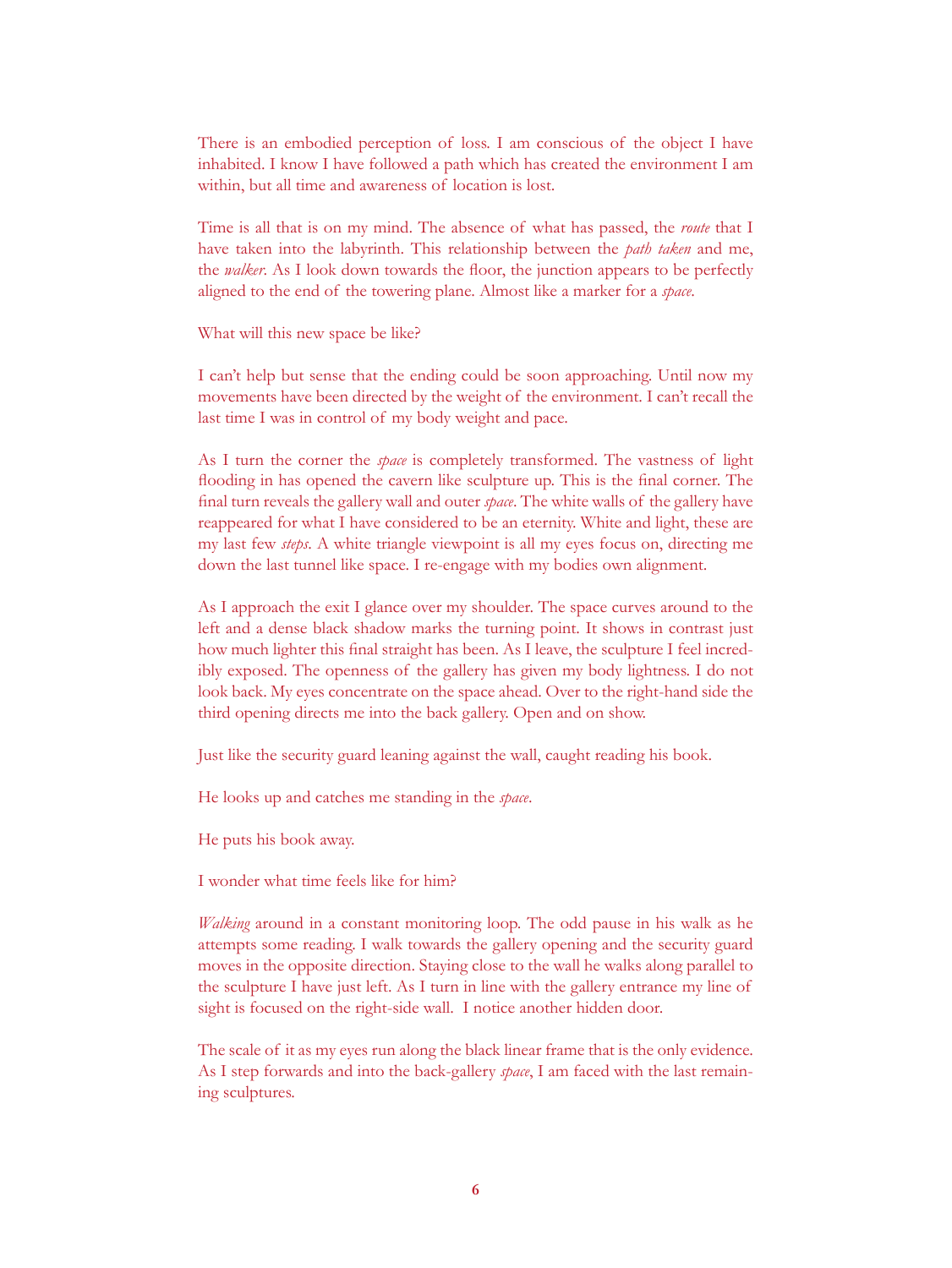This space in contrast to the work is large. There is almost too much space.

The spacious quality of the gallery has made the sculptures appear soft. Like humble bodies standing present. One taller than the other. Located on the floor, the junctions between the concrete appear to create a perimeter frame. They almost propose a situated *space* for the work.

A *space* that I can enter?

As I *move* a few steps closer to the first cylinder, the sculpture takes form. The height becomes established. Just like the first gallery *space*, I start to analyse my own height in relation to the work. Measuring myself against the horizontal and planar elevation. There is space in-between the two sculptures. Large enough to pass through yet, I don't consider *walking* in-between. The two bodily forms are very much viewed as one. Viewing from the boundary floor lines I am consciously more comfortable. To walk in-between would consciously create disruption.

Being in the space furthest from the main front entrance certainly comes with the reduction of noise. Moments of pure silence at times, as I stand there listening to the passing of trains. This nature of silence adds coldness. Both to the space and work. The walls are a cold and gives the space a feeling of being derelict. The work feels relative to the place. Resembling two forgotten sculptures left to decay. As I move around towards the lower cylindrical sculpture, I am still yet to enter within the boundary markers. My eyes study the forms in meticulous detail. These two sculptures demonstrate their own construction. They showcase the process but are covered in working scars.

All I can think about is that the material resembles playdough. Coloured flecks of purple and grey covered in marks on its surface.

Can forged steel be manipulated?

Despite knowing the material, and the toughness of steel. It appears as if someone had pressed their thumb into the material and scooped it away. Walking towards the exit and back into the main gallery *space* I offer myself one last look at these sculptures. Each work occupies a single space. The work is distinctive in forms of looking and thinking. There is a gravitational load to these last sculptures and upon viewing my body becomes equally balanced with both feet weighted towards the floor.

Moving back into the largest gallery I am once again overwhelmed by the enormity of the sculpture that I had previously walked through.

I won't be entering it again.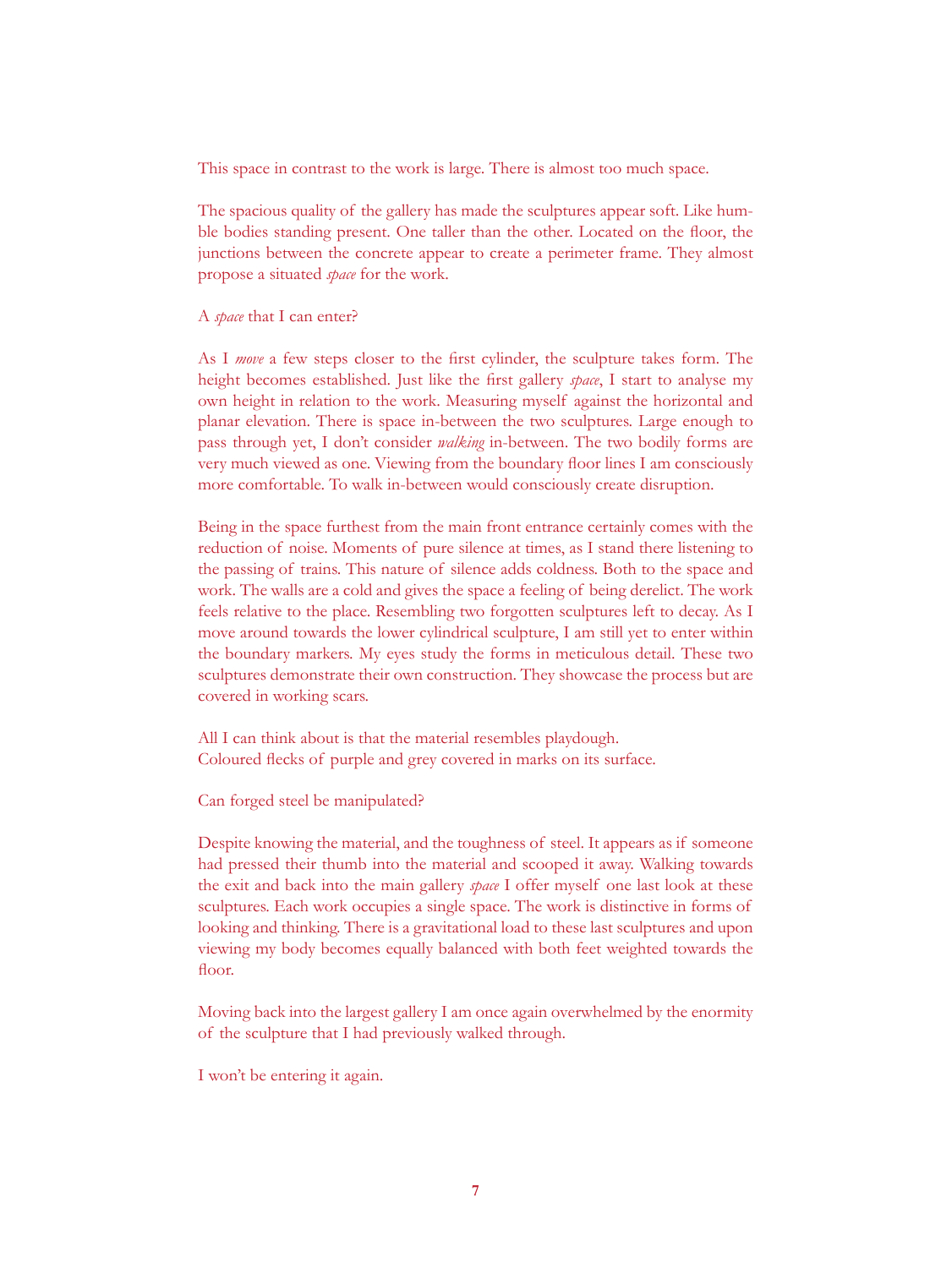I move around to the right and seem to find myself closer to the white gallery walls. My weight shifting onto my right side. Even though the sculptures towering walls and weight is shifting away from me, I am still conscious of the potential collapse. Looking straight down the gallery. My eyes do not wander.

The guards are grouped together.

There appears to be a change over and as I pass them to turn right, the guards break up. I am more relaxed once I re-enter the reception space. The main doors now in sight. One last look over at the table, still identical in arrangement. Untouched. I walk forwards.

The door is opened.

The guard says nothing.

I exit.

A successive encounter and occasion. My experience is over but the concrete existence and memory of the journey very much built out of this fragmentary story lives on.